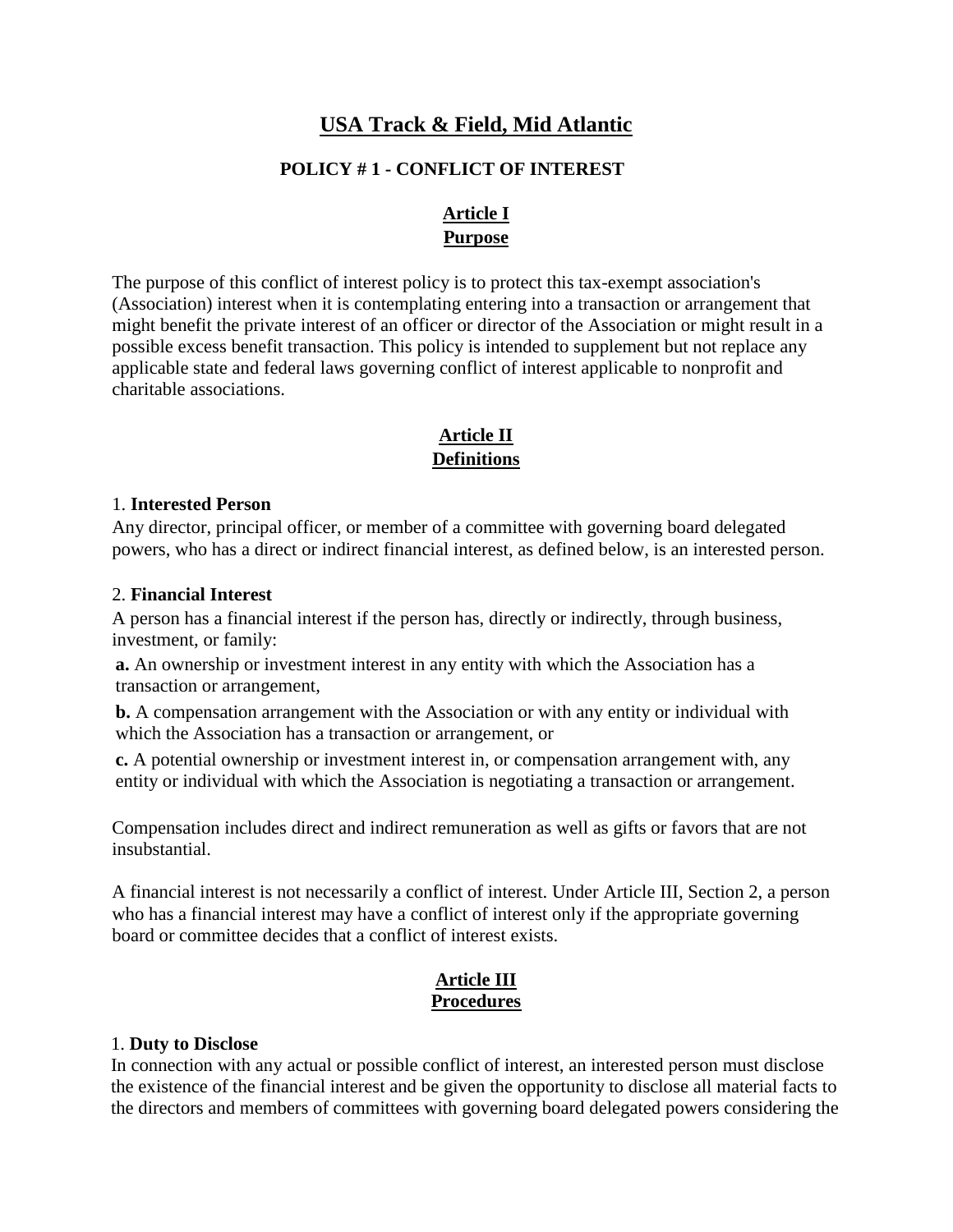proposed transaction or arrangement.

## 2. **Determining Whether a Conflict of Interest Exists**

After disclosure of the financial interest and all material facts, and after any discussion with the interested person, he/she shall leave the governing board or committee meeting while the determination of a conflict of interest is discussed and voted upon. The remaining board or committee members shall decide if a conflict of interest exists.

# 3. **Procedures for Addressing the Conflict of Interest**

**a.** An interested person may make a presentation at the governing board or committee meeting, but after the presentation, he/she shall leave the meeting during the discussion of, and the vote on, the transaction or arrangement involving the possible conflict of interest.

**b.** The chairperson of the governing board or committee shall, if appropriate, appoint a disinterested person or committee to investigate alternatives to the proposed transaction or arrangement.

**c.** After exercising due diligence, the governing board or committee shall determine whether the Association can obtain with reasonable efforts a more advantageous transaction or arrangement from a person or entity that would not give rise to a conflict of interest.

**d.** If a more advantageous transaction or arrangement is not reasonably possible under circumstances not producing a conflict of interest, the governing board or committee shall determine by a majority vote of the disinterested directors whether the transaction or arrangement is in the Association's best interest, for its own benefit, and whether it is fair and reasonable. In conformity with the above determination it shall make its decision as to whether to enter into the transaction or arrangement.

## 4. **Violations of the Conflicts of Interest Policy**

**a.** If the governing board or committee has reasonable cause to believe a member has failed to disclose actual or possible conflicts of interest, it shall inform the member of the basis for such belief and afford the member an opportunity to explain the alleged failure to disclose.

**b.** If, after hearing the member's response and after making further investigation as warranted by the circumstances, the governing board or committee determines the member has failed to disclose an actual or possible conflict of interest, it shall take appropriate disciplinary and corrective action.

#### **Article IV Records of Proceedings**

The minutes of the governing board and all committees with board delegated powers shall contain:

**a.** The names of the persons who disclosed or otherwise were found to have a financial interest in connection with an actual or possible conflict of interest, the nature of the financial interest, any action taken to determine whether a conflict of interest was present, and the governing board's or committee's decision as to whether a conflict of interest in fact existed.

**b.** The names of the persons who were present for discussions and votes relating to the